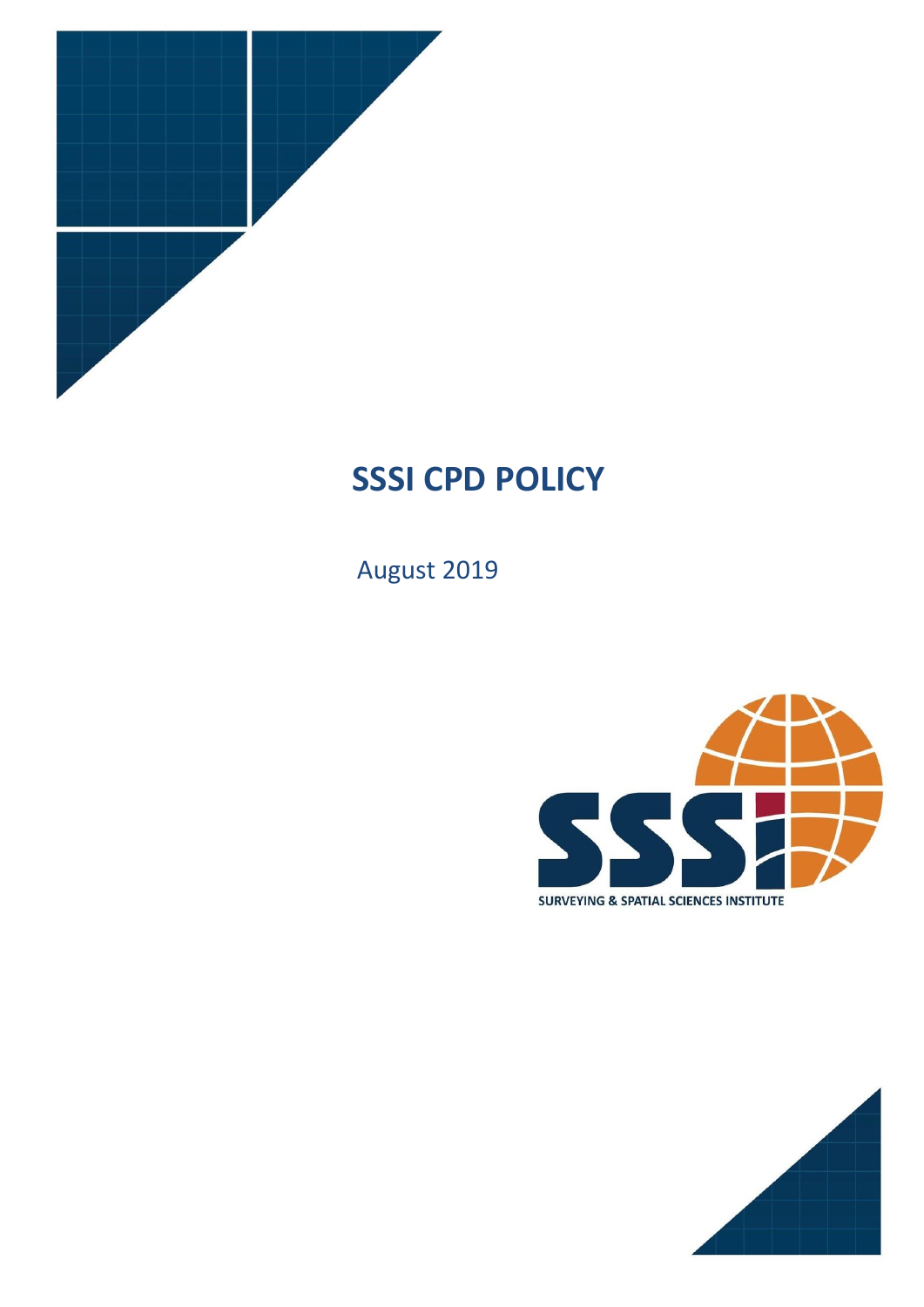

# **SSSI Continuing Professional Development Policy**

# **CPD and the SSSI Constitution**

The SSSI Constitution makes clear the importance of providing for the CPD requirements of members, and of publically demonstrating the commitment members make to maintaining currency of their knowledge. The objectives of the SSSI, detailed in the Constitution, include the following:

- to empower members to strive for excellence in the application and practice of surveying and spatial science for the benefit of the community;
- to represent, support, provide for and promote the professional interests of members that work in the surveying and spatial industry in all its disciplines;
- to maintain and promote standards for members and professional conduct of members who work in the surveying and spatial industry;
- to encourage, promote to and assist members to:
- pursue their professional commitments in an ethical, energetic and scientific manner;
- maintain a high level of personal and professional esteem when interacting with the community, clients, colleagues and allied professionals;
- encourage, assist and to professionally develop new surveying and spatial science graduates;
- to enhance the professional character and status of members who practice in the surveying and spatial sciences as worthy contributors to the community;
- to promote honourable professional conduct and surveying and spatial science practice and to safeguard the interests of the profession of surveying and spatial science generally;
- to encourage the study of surveying and spatial sciences and to improve the general professional and technical knowledge of surveyors and spatial scientists and persons intending to engage in the professions of surveying or spatial science;
- to promote and provide the awarding of prizes, scholarships, exhibitions, bursaries and funds for the purposes of education in all branches of surveying and spatial science;
- to write, edit, print, publish, issue and circulate a periodic journal or journals, papers, circulars and other literary matter as is conducive to the other objects set out in this Constitution;
- to facilitate the exchange of ideas and knowledge between Members of the Institute and the community generally by lectures, conferences and any other means and to maintain libraries and databases of materials and publications relevant to the spatial sciences.

Members of the Institute (with some reasonable exceptions) are required to maintain at least a minimum level of CPD. The base requirement of CPD on an annual basis for all members (including Honorary Fellows and Fellows that are also members) is 15 points or as otherwise determined by the Directors.

The Constitution requires that the Institute provides a certification process for Members and nonmembers who have demonstrated a level of professionalism and expertise in the surveying or spatial science disciplines. That certification requires the maintenance of at least the minimum level of CPD.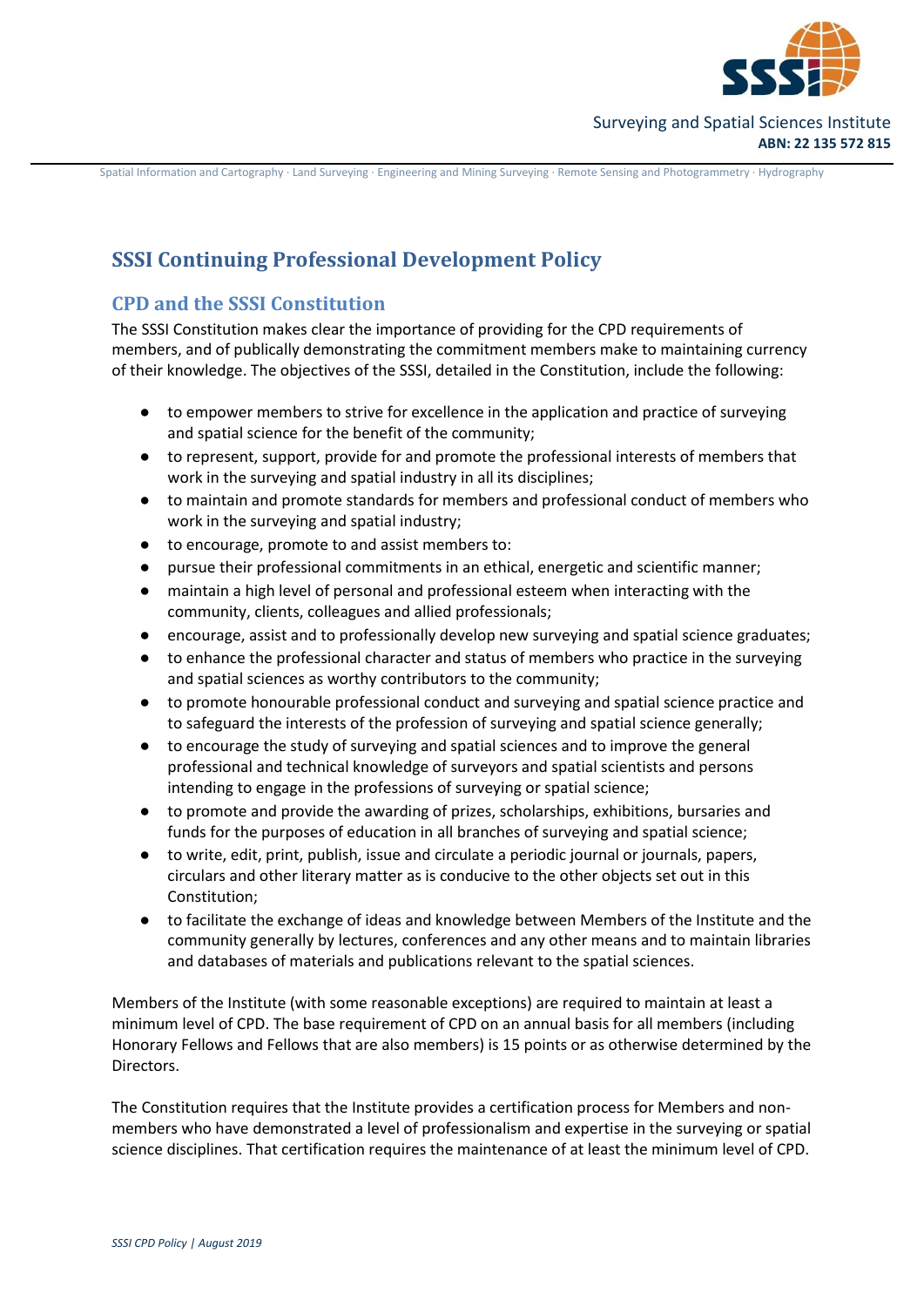

# **CPD and the SSSI Code of Ethics**

SSSI members are required to abide by the Code of Ethics as a condition of their membership. The Code of Ethics provides a statement of principles upon which members shall conduct their activities in order to meet community trust.

Members of the Institute are bound by a common commitment to promote surveying and the spatial sciences and to facilitate its practice for the common good of the community based upon shared values of:

- Competence
- Truth
- Innovative practice
- **Excellence**
- Equality of opportunity
- Social justice
- **Ethical behaviour**

Members acknowledge the need for integrity, independence, care and competence, and a sense of duty. They uphold and advance these values by:

- supporting and participating in the continuing development of the surveying and spatial science profession;
- serving with honesty and forthrightness and within areas of their competence; and
- using their expertise for the enhancement of society and the stewardship of resources.

The Tenets of the SSSI Code of Ethics require that:

- Members act with integrity, dignity and honour to merit the trust of the community and the profession
- Members provide services and advice carefully and diligently only within their areas of competence
- Members develop their knowledge, skills and expertise continuously through their careers, and actively encourage their associates to do likewise.

Qualifications denote the foundation of knowledge that a member has achieved through formal education, experience, postgraduate learning or a combination from all of these sources. Designation as a Certified Professional (discipline specific) or Certified Practitioner of the Institute denotes peer recognition of adequate qualifications and competencies for those titles. Competence is demonstrated by application of knowledge and skills to provide service, advice or opinion to clients or employers. By carefully limiting the professional work undertaken within the limits of qualifications and competence, members protect the interests of the community, clients, employers and themselves.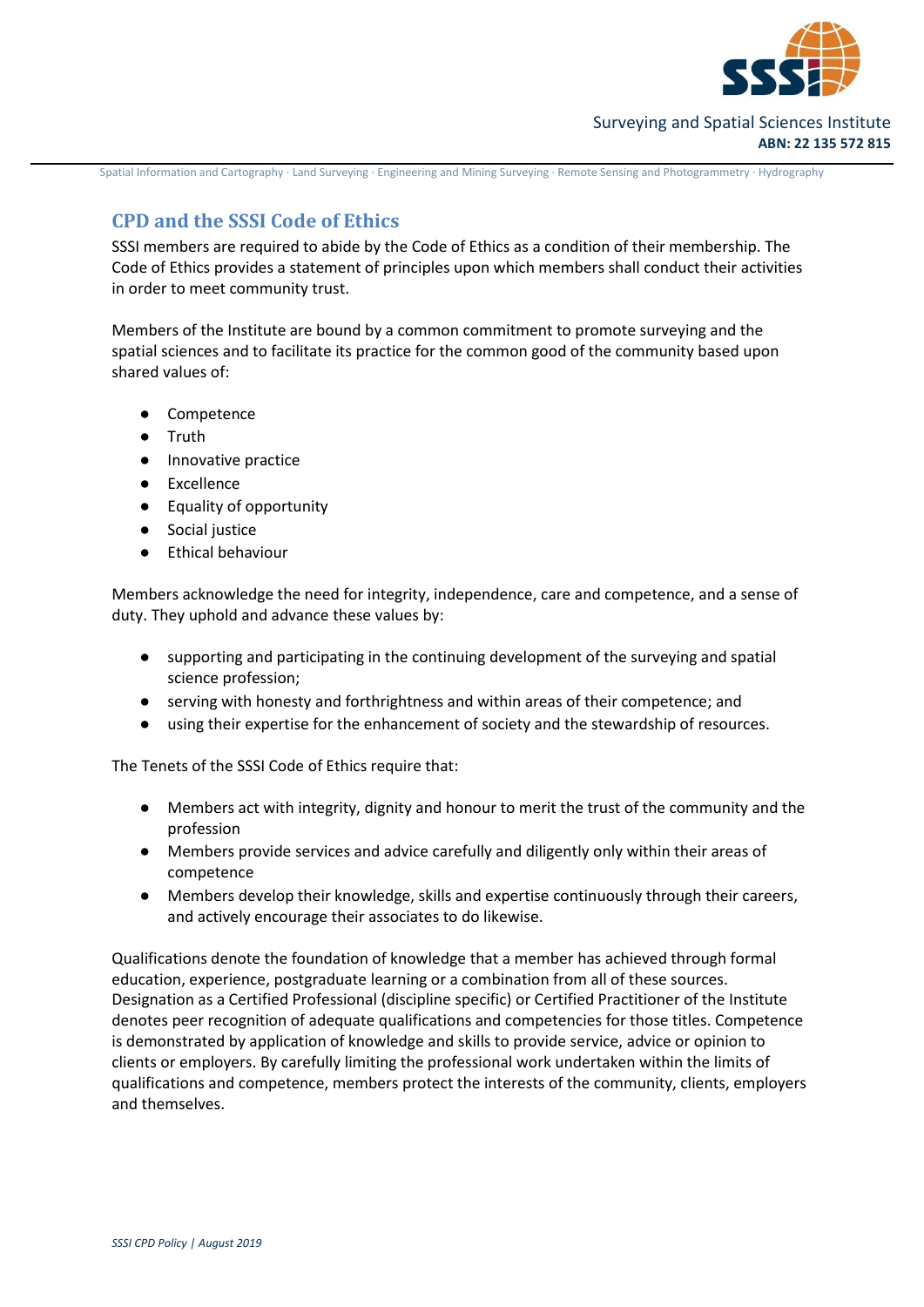

# Surveying and Spatial Sciences Institute **ABN: 22 135 572 815**

Spatial Information and Cartography ∙ Land Surveying ∙ Engineering and Mining Surveying ∙ Remote Sensing and Photogrammetry ∙ Hydrography

# **SSSI Statement of Principles regarding CPD**

The role of CPD for individual members of SSSI is embedded in the Institute's Constitution and its Code of Ethics. Active engagement in CPD demonstrates an individual's commitment to lifelong learning and their professional obligation to maintain currency within the surveying and spatial industry.

At its heart, a commitment to CPD is implicit in each SSSI member's obligation to abide by the Institute's Code of Ethics, particularly their obligation to provide services only within their areas of competence and to maintain standards of innovation and excellence such as to merit the trust of the community and the profession.

CPD is therefore **compulsory for all members of the Institute<sup>1</sup>** . Members must maintain CPD sufficient to ensure, at a minimum, that their professional services warrant the trust of the community and the profession.

The Institute's responsibility to provide for the CPD requirements of its members, and to publicly make evident its members' commitment to CPD, is embedded in the Institute's Constitution:

- SSSI recognises the importance of CPD and is committed to providing innovative, up to date and relevant opportunities for its members
- SSSI provides a means for members to record their CPD activities
- SSSI acknowledges through certification a member's compliance with the Institute's CPD requirements, both for the benefit of those individual members, and for the benefit this brings to the public recognition of the profession
- SSSI audits the currency of its members' CPD, in order to ensure that the Institution and the profession warrants community trust.

The SSSI has developed a points-based system that provides a reasonable and proper guide to the minimum type and amount of CPD that an SSSI member is expected to undertake annually and that assists members to measure and record their CPD. The SSSI requires members to demonstrate to the Institute, their professional peers, and the community, their commitment to maintaining a minimum level of CPD, and to do this by achieving minimum CPD requirements.

The SSSI also acknowledges that an individual member's CPD requirements will vary depending on their workplace situation, and that their access to CPD opportunities will depend on their geographic location, workplace, and personal situation. The SSSI will endeavour to provide CPD opportunities to meet the needs of all members, will attempt to be responsive to the particular needs of individual members, but will also be considerate of the particular CPD challenges faced by some members at particular times in their professional careers.

While CPD, and annual reporting of CPD, is a compulsory aspect of membership, recording of CPD on the SSSI database is not a compulsory requirement of the SSSI CPD policy.

The remainder of this Policy Document describes the SSSI's operational CPD program.

1Other than those excepted, as detailed in the Constitution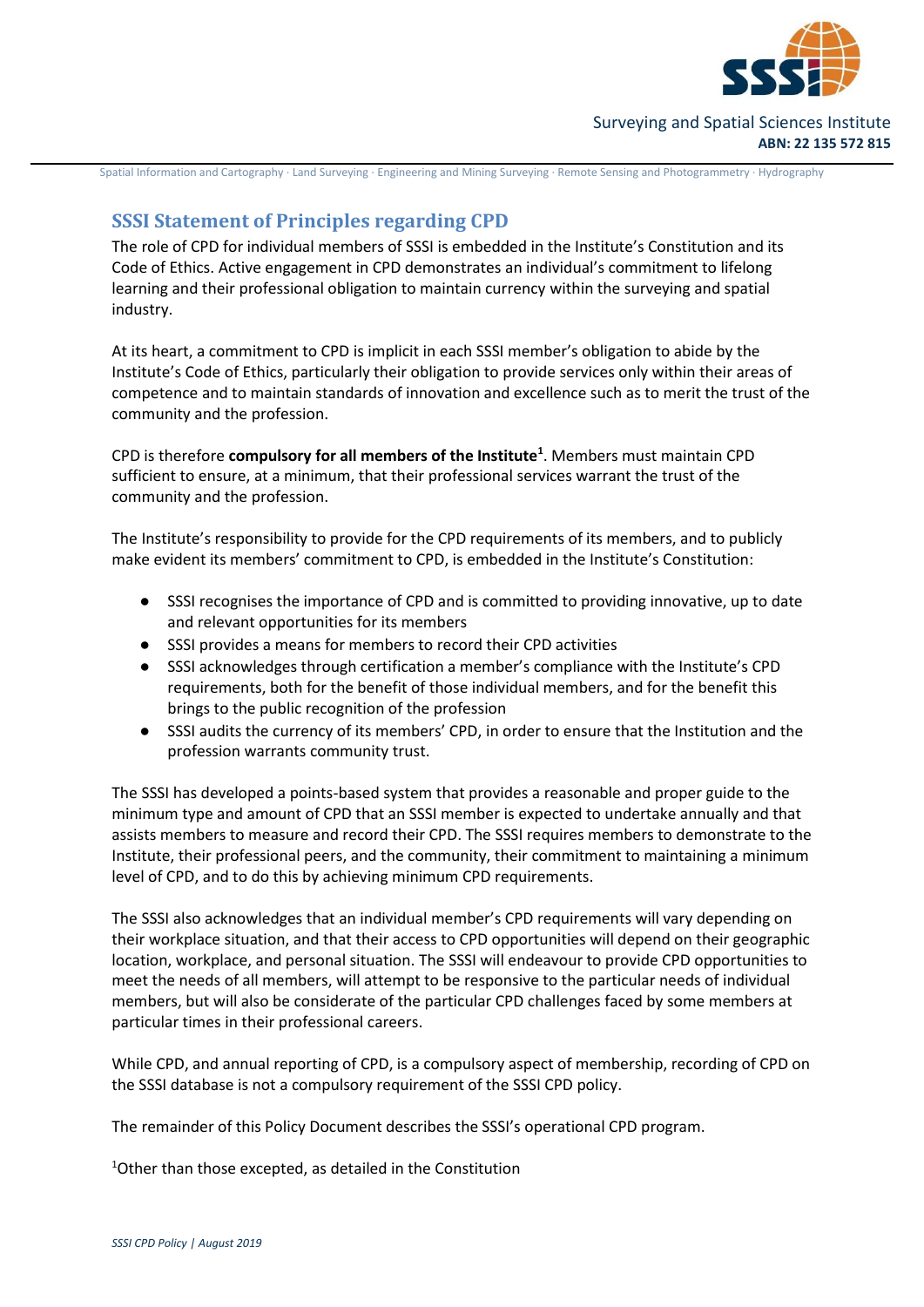

# **SSSI CPD Program**

# **1. The SSSI CPD Program**

SSSI is committed to a CPD program that:

- is responsive to industry requirements and corresponds to workplace application
- provides opportunities for development across career streams
- reflects local, regional and national priorities
- reciprocates and supports investment individuals make in their own development
- provides members with good value for their investment of time and money
- provides members with a convenient and reliable method to record their CPD activities
- provides for public recognition of, and confidence in, the professional competence of Institute members.

# **2. Disclaimer**

While SSSI will endeavour to provide a range of accurate and timely information, individuals are responsible for their own CPD, its maintenance and upkeep. The information contained on the SSSI website should be used as a guide and is not warranted to be correct or complete.

# **3. SSSI CPD Requirements**

Professional members of SSSI are required to demonstrate their commitment to CPD by accumulating and reporting at least a minimum number CPD points per financial year:

- Individuals will be required to submit their total points per category and sign a declaration that will accompany their membership renewal.
- The specific CPD requirements of the membership categories of SSSI are:-
	- Honorary Fellow (member), Fellows, Members, Associates, Graduates 15 points
	- Affiliates  $-8$  points
- Points must be accrued within the stated financial year. Additional points gathered will not roll into the next period.
- Methods of accrual will be administered solely by SSSI.
- Membership categories and circumstances where members are exempt from the CPD points system is outlined in Section 6.

Points can be accrued in the following methods:

# **3.1 SSSI Calendar Events**

Attendance at SSSI endorsed conferences, workshops, seminars that follow structured activities, agendas or programs.

1 point per hour (not including breaks and associated social functions)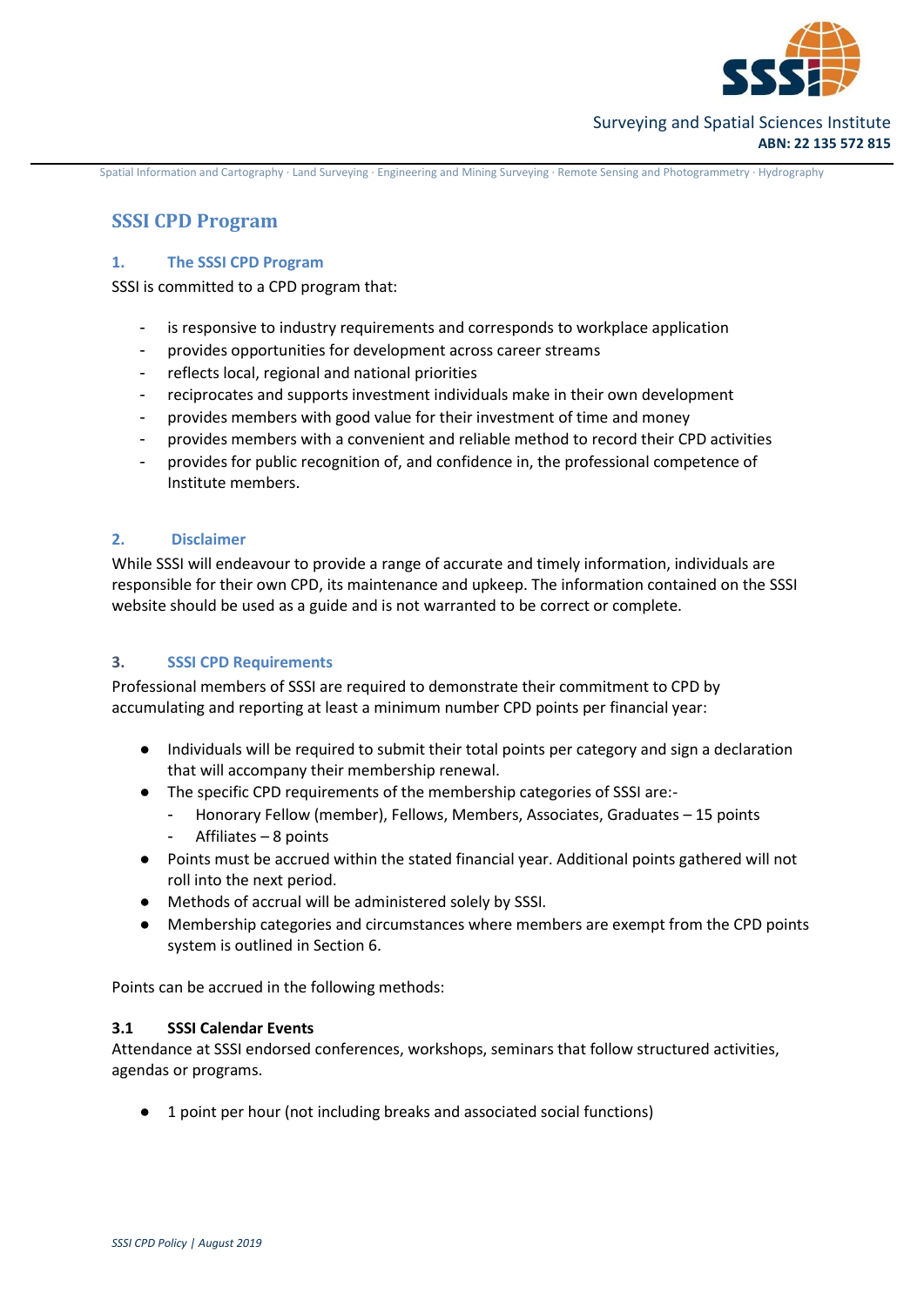

# Surveying and Spatial Sciences Institute **ABN: 22 135 572 815**

Spatial Information and Cartography ∙ Land Surveying ∙ Engineering and Mining Surveying ∙ Remote Sensing and Photogrammetry ∙ Hydrography

# **3.2 Non-SSSI Events**

Events not endorsed or presented by SSSI. Members can receive points for conferences, workshops or seminars hosted by external parties. An application can be made to SSSI outlining the nature of the event, the intended learning outcomes, and content of the event, demonstrating its relevance. Members must record and maintain sufficient supporting documentation for SSSI to assess the activity should that be required for auditing purposes.

● 1 point per hour, limited to 8 points per year (4 per year for Affiliate members)

# **3.3 SSSI ECPD**

SSSI hosted or endorsed online learning opportunities in the form of podcasts, webinars or internet based learning.

● 1 point per hour

#### **3.4 SSSI Participation**

Participation in SSSI or Special Interest Groups. Those who participate as members of a Committee or Special Interest Group designed to further SSSI capability and performance.

● 1 point per hour; limited to 5 points per year. To claim points in this category members must demonstrate active involvement which can be reflected through attendance at meetings and actively undertaking specific tasks.

# **3.5 Teaching or Presenting**

Teaching or presenting a workshop at a SSSI endorsed event that is additional to the participants usual work activities. Repeat presentations, unless there are significant variations from the original program will not attract points.

1 point per hour of presentation; 1 point in addition if written information is developed will be allocated per article, set of slides or chapter. (For initial presentation only, repeat presentations will not attract points.)

#### **3.6 Papers – Publication and Peer Review**

CPD points can be achieved for the publication and peer review of journal and conference papers.

- $\bullet$  Writing paper  $-1$  point per hour
- $\bullet$  Peer review of paper  $-1$  point per hour

# **3.7 Learning and Study**

- 3.7.1 Independent Study, Self-Directed Learning and Workplace Learning Activities. Self-paced learning in a private setting according to a program set by a leaning organisation or similar body (e.g. a web based learning package). This type of learning is usually structured and involves the testing of knowledge gained in some way.
	- 1 point per hour; points limited to 5 points per year.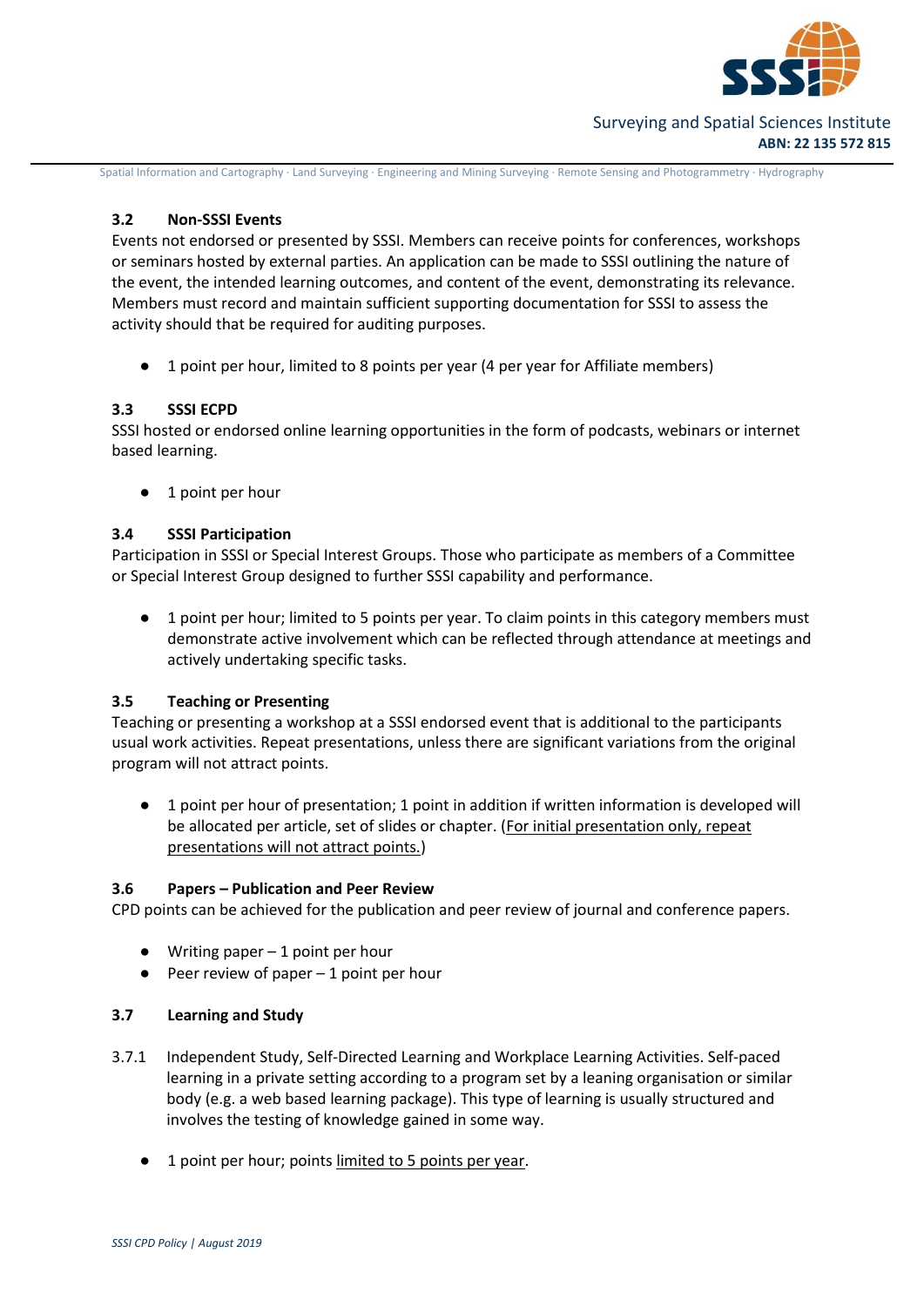

- 3.7.2 The private review of publications, journals, videos, etc that enhances an individual's professional development and knowledge
	- 1 point per hour; 1 extra point per year can be gained if supporting evidence such as handwritten notes are supplied; limited to 5 points per year.
- 3.7.3 Workplace committees, organisations or on-the-job training activities that provide further enhancement of skills and capabilities will attract points, however must be demonstrated through meeting agendas, attendance or course notes.
	- 1 point per hour; limited to 5 points per year

#### **3.8 Formal Education and Training**

This category is broadly defined as learning (knowledge and skills acquisition) that is delivered through a formal education or training programme and results in awarding of a certificate or qualification. Typically this is education and training delivered by academic institutions (University, TAFE), a registered training organisation (RTO), or an accredited industry trainer.

● 1 point per hour

# **3.9 Structured Networking**

Unless the event focus is specific to structured networking, it is inherent that networking will occur through conversation and discussions at all events. Networking points will be applied automatically to SSSI events as it is expected that candidates will converse with each other and as such p*oint allocations are built into events.* 

For structured networking specific events: 1 point per hour; limited to 5 points per year.

#### **3.10 Mentoring**

For individuals who establish a formal Mentor/Mentee relationship and have regular contact that can be demonstrated.

1 point per meeting; limited to 5 points per year

# **3.11 Other activities**

Activities not outlined in the categories above can be claimed on a case by case basis. Applications with adequate documentation and evidence must be made within a timely manner to the SSSI CPD Coordinator.

#### **3.12 SSSI Sustaining Partners**

Arrangements by SSSI with reciprocal bodies and Sustaining Partners will be counted towards CPD points. SSSI will endorse these events based upon the categories as dictated by this section of the policy.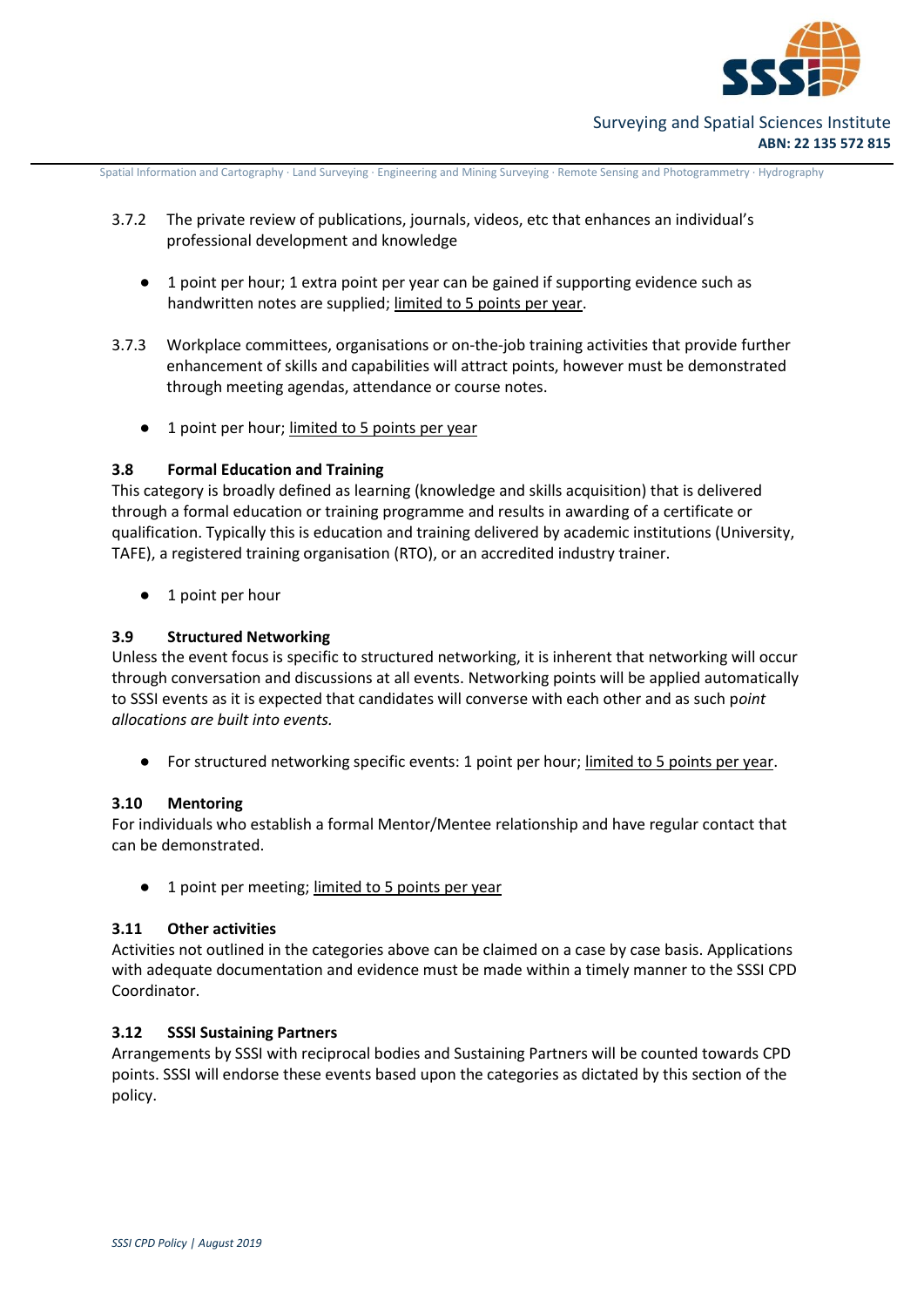

# **3.13 Research and Development (R&D)**

Many of our professionals will be required to investigate new technologies or methodologies for incorporation into business operations. The R&D conducted in order to do this activity is considered to be professional development if it is a technology, method or design that has not previously been used or researched by yourself.

1 point per hour; limited to 5 points per year

# **4. Exemptions**

4.1 As detailed in SSSI's constitution the following membership categories are exempt from the annual CPD requirement;

- **Student**
- Honorary Fellow (Non-member)
- **Retirees**

4.2 Members who can supply supporting documentation will be eligible for exemptions if they take leave (extended sick, maternity/paternity, long service), are on a gap year or those who take a career break. Exemption will be applied proportional to the time taken per year.

4.3 Members who for some reason are short of the 15 points in a financial year may supply supporting documentation and a request to accrue the shortfall of points during the following year. The accrual will be in addition to the 15 points required of the following year (the essential criteria being the accumulation of 30 points over two years). Individual cases will only be considered where there is a shortfall – excess points in a year cannot roll into the next period.

# **5. Reviews**

5.1 SSSI will conduct a review of 5% of members nationally. These will be selected at random and can occur at any point during the year. Nominated members will be required to produce documentation to support the points they have claimed as part of their renewal of membership. Members will be given a four week period to satisfy evidence requirements. Members are required to maintain evidence of CPD, and are encouraged to record up to date information on the SSSI CPD database.

5.2 For review purposes, the professional development requirements of Registration/Licensing Boards will be recognized by SSSI. Where proof of Registration or License is supplied and the CPD requirements of that Regulator are at least equivalent to that of the SSSI Policy (i.e.; minimum 15 points) no further proof of CPD compliance will be required. If the CPD requirements of the Regulator do not meet the requirements of the SSSI CPD Policy, then the member will need to carry out additional professional development in order to meet the SSSI requirements. For example, such Regulators include:

- Board of Surveying & Spatial Information (NSW);
- Surveyor General for the ACT;
- Surveyors Registration Board of Victoria;
- Land Surveyors Licensing Board (WA);
- New Zealand Cadastral Surveyors Licensing Board.